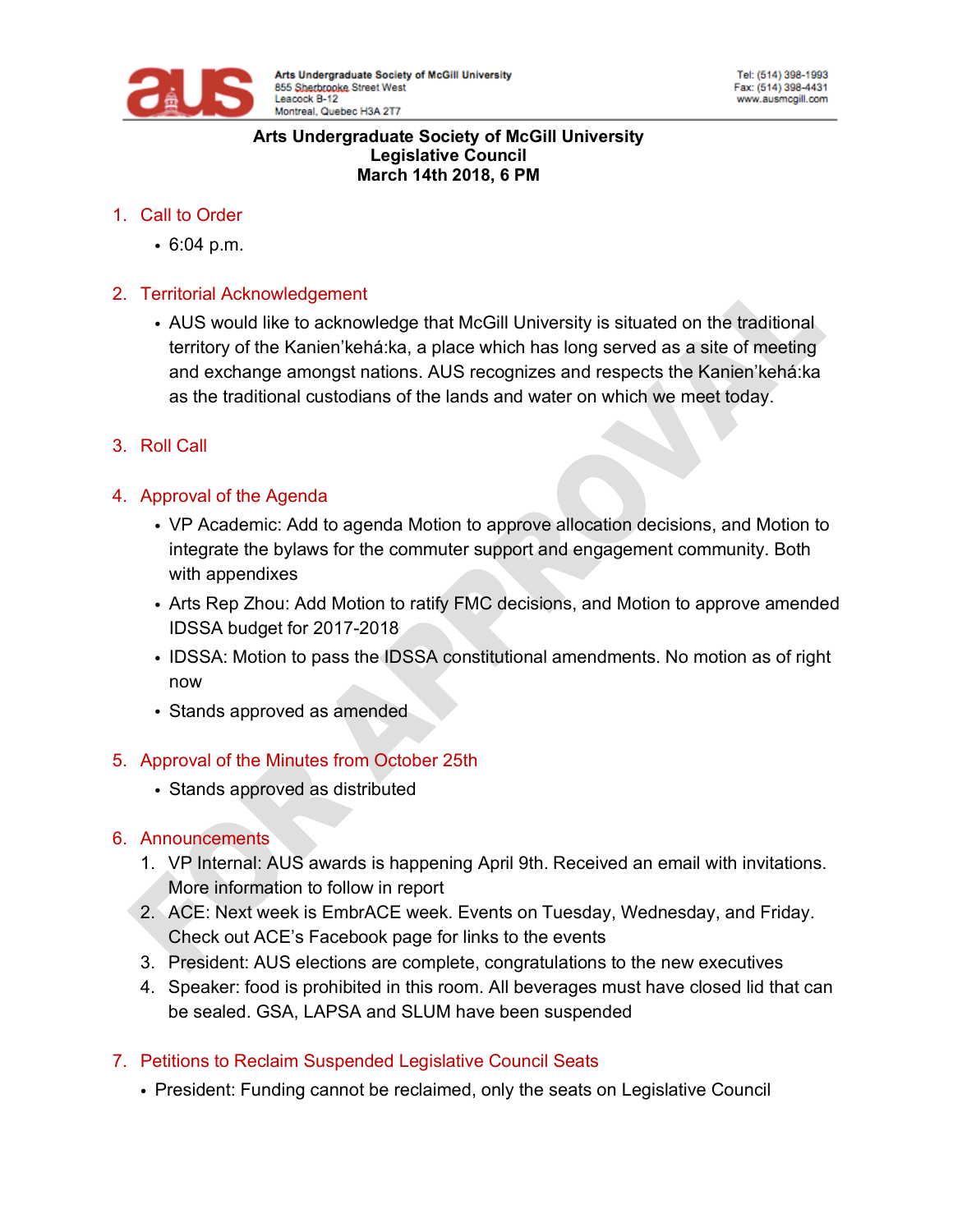

- 1. Anthropology Students' Association (ASA)
	- Suspended as of 2018-02-21
	- Circumstances:
		- Late Reports (0.5): Jan. 10, Jan 24
		- Missing Reports (0.5): Feb. 7
		- Unexcused Absences (1.0): Feb.7
		- Total: 2.5 out of permitted 2.0
	- Family emergency occurred, followed by miscommunication with departmental president and VP Internal
	- No opposition and seat is **reinstated**
- 2. North American Studies Students' Association (NASSA)
	- Suspended as of 2018-02-21
	- Circumstances:
		- Late Reports (0.5): Jan. Nov. 22, Jan. 10
		- Missing Reports (0.5): Jan. 24, Feb. 7
		- Unexcused Absences (1.0): N/A
		- Total: 2.0 out of permitted 2.0
	- Department had been in disarray
	- No opposition and seat is **reinstated**
- 3. Bachelor of Arts and Science Integrative Council (BASiC)
	- Suspended as of 2018-02-21
	- Circumstances:
		- Late Reports (0.5): Jan. 24, Feb. 21
		- Missing Reports (0.5): Nov. 22, Jan. 10
		- Unexcused Absences (1.0): N/A
		- Total: 2.0 out of permitted 2.0
	- Did not know which dates that reports were due for association.
	- President: move to reinstate the seat and funding presuming that the email was sent. Move to dismiss. Seconded by VP Communications.
	- No opposition, the suspension is dismissed, and the Notice of Suspension is **withdrawn by the Speaker**
- 4. Society of Undergraduate Mathematics Students (SUMS)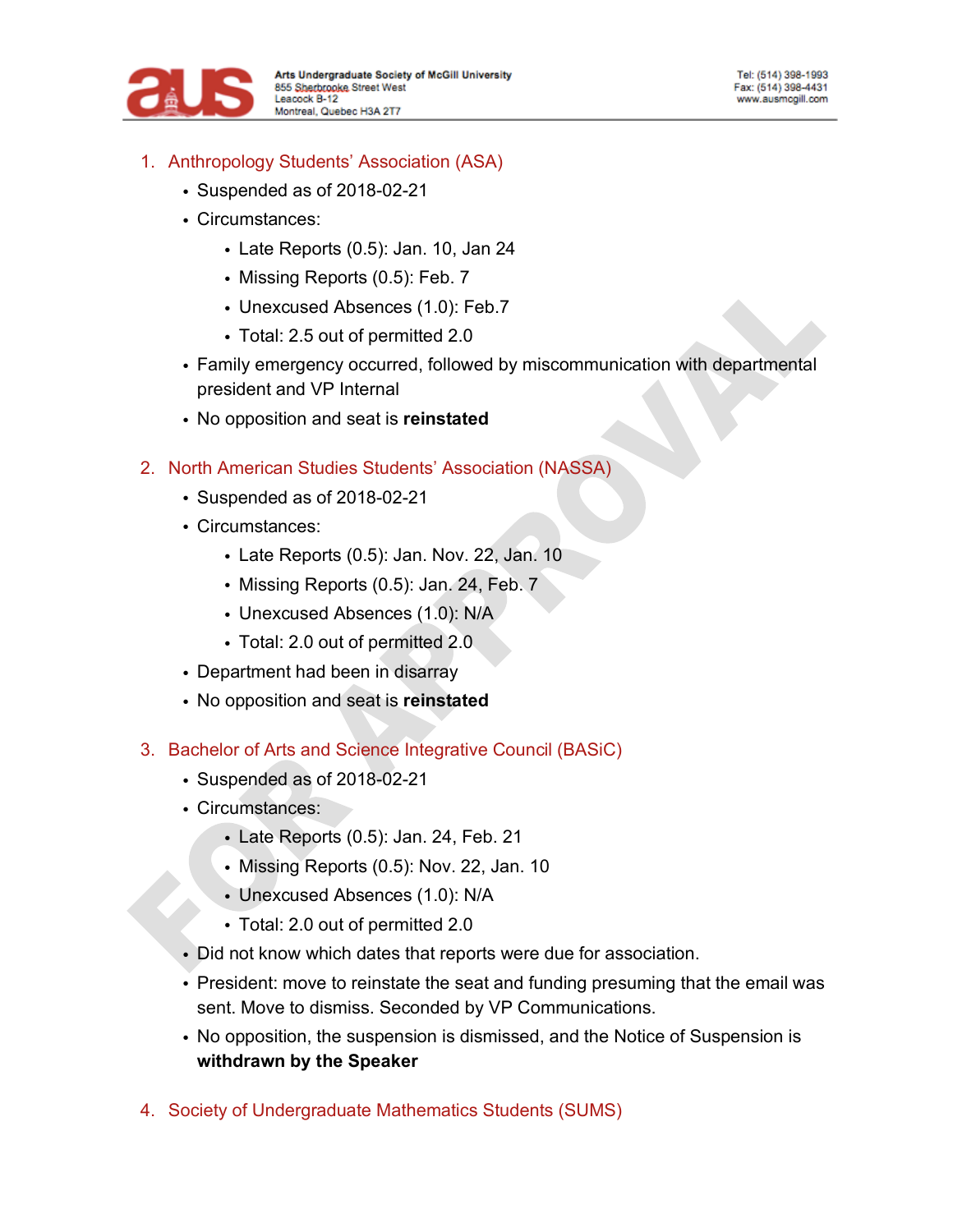

- Suspended as of 2018-02-21
- Circumstances:
	- Late Reports (0.5): Jan. 10, Jan. 24, FEb. 21
	- Missing Reports (0.5): Oct. 11
	- Unexcused Absences (1.0): N/A
	- Total: 2.0 out of permitted 2.0
- Forgetful, and decided to set alarms from now on
- No opposition and seat is **reinstated**

#### 8. Presentation of AUS Accountability Survey Results

- All members of the executive committee left the room.
- Questions are ranked on a scale of 5, with 5 being the highest score of the question.
- Arts Rep Chan has few responses as she had been a late addition to the survey.
- President: Will take all opinions into consideration as to improve structure of AUS and to better serve students further. 2 main concerns.
	- 1) bias towards various departments. Follow by-laws as to ensure that no exec is biased towards any one department. Can also refer to Secretary-General or Speaker should feel uncomfortable
	- 2) Office not feeling welcoming and "clubhousey". The office space can get less formal over time and may not feel good for everyone. Want to make office space also more approachable
	- Concern about President not responding to emails in time. Apologies. Working to get back to usual response rate before slump
- VP Communications: None
- VP Internal: Regarding office hours. Never missed office hours, but schedule does not work for everyone acknowledged. Let me know if those hours do not work for you. Email response time has been affected by personal circumstances but will work to respond in a timely manner. For room bookings, will CC everyone so that they can see that responses are being submitted, to make people feel more comfortable
- VP Social: Concerns about not having office hours this semester. This is due to no one ever coming last semester. Usually schedule meetings through emails as office hours not mandated by constitution. This system currently works for portfolio. Don't want to sit in office and get paid for not doing anything but departments can provide feedback if they would like to see the VP Social hold office hours
- VP Finance: Concerns such as lost emails. Emails are forwarded between finance assistants and can get lost and ultimately do not respond in reasonable time frame. Will talk about with successor to make FMC email more accessible for people.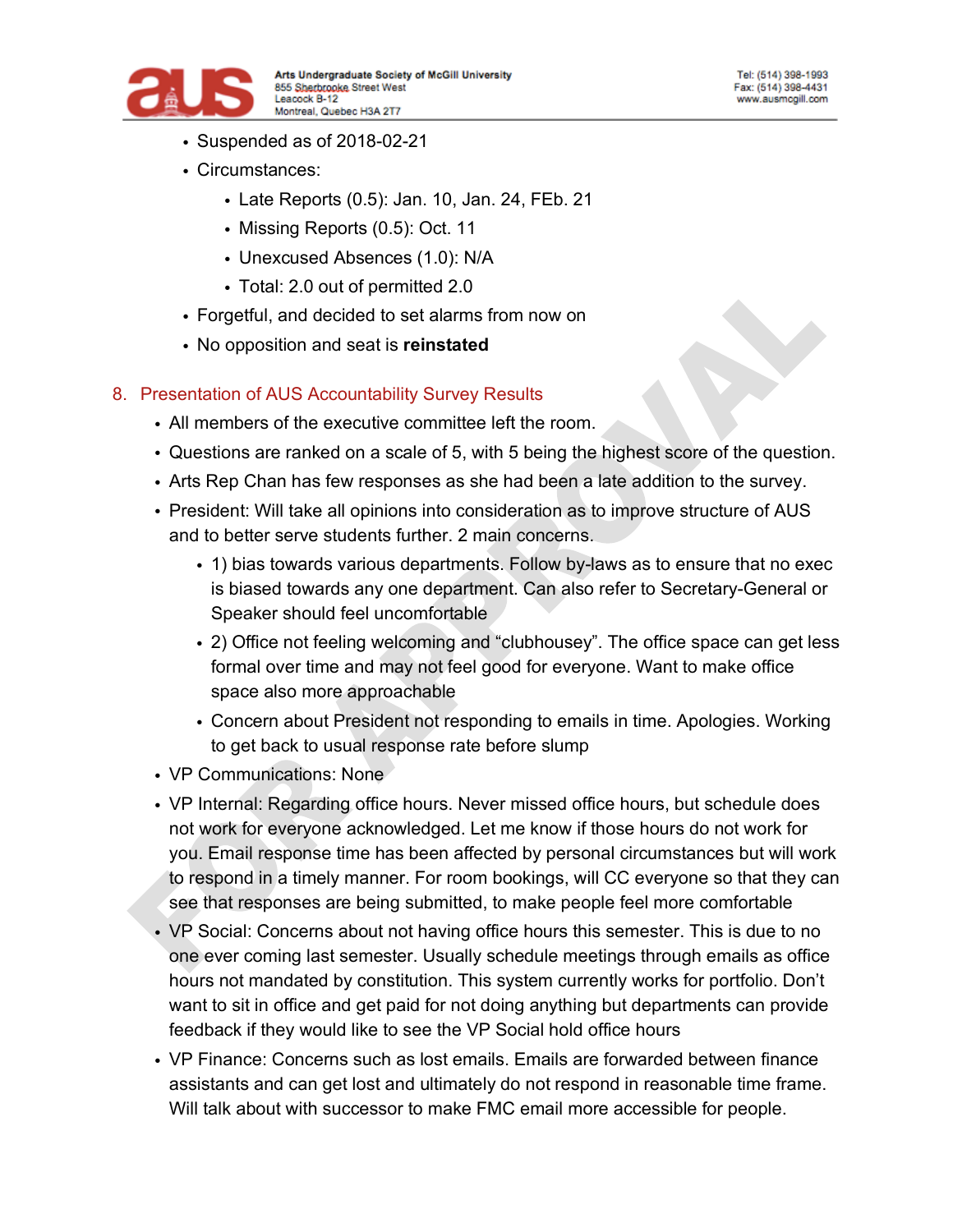

Another thing was office hours. Have been late to office hours due to class time, however, mostly am at office hours, or can be contacted through email. Budget confusions should be addressed structurally, as well some people don't know where to pick up cheques. Cash floats not being procured on time is also a concern. Assistants are the one who prepare them, but they should be ready when you ask for them. Will talk to assistants for better communication method.

#### 9. Unfinished Business

- 1. Motion to Replace the Financial By-Laws
	- See Appendix A
	- Current Financial By-Laws have redundancies, inconsistencies, and are ineffective.
	- Changes will allow for executive compensation at discretion of council and guarantee work study.
	- Changes would also better define role of joint associations and follow recommendations of professional accountants.
	- Be it resolved that AUS Council ratify the Financial By-Laws in Appendix A.
	- Vote: 2 Abstentions, carried.

#### 10. New Business

- 1. Motion to Approve the Allocation Decisions of the Arts Undergraduate Improvement Fund Committee
	- Moved by VP Academic.
	- AUIF sustained by an opt-mutable fee of \$16.70 per semester for full-time students, half for part-time, or 1/4 for Faculty of Arts and Science.
	- Funds awarded once a year no later than first week of March. AUIF made funding decisions on Feb. 28th 2018.
	- Recommended allocation amounts to \$202,729.00 of \$379,735.62 available as of the 28th.
	- Numbers are approximations as some departments do not have exact dollar amounts.
	- Large ones include Library Partnership. Some tech projects may end up coming from the Tech fund.
	- Be it resolved that AUS approves all allocations listed in Appendix B.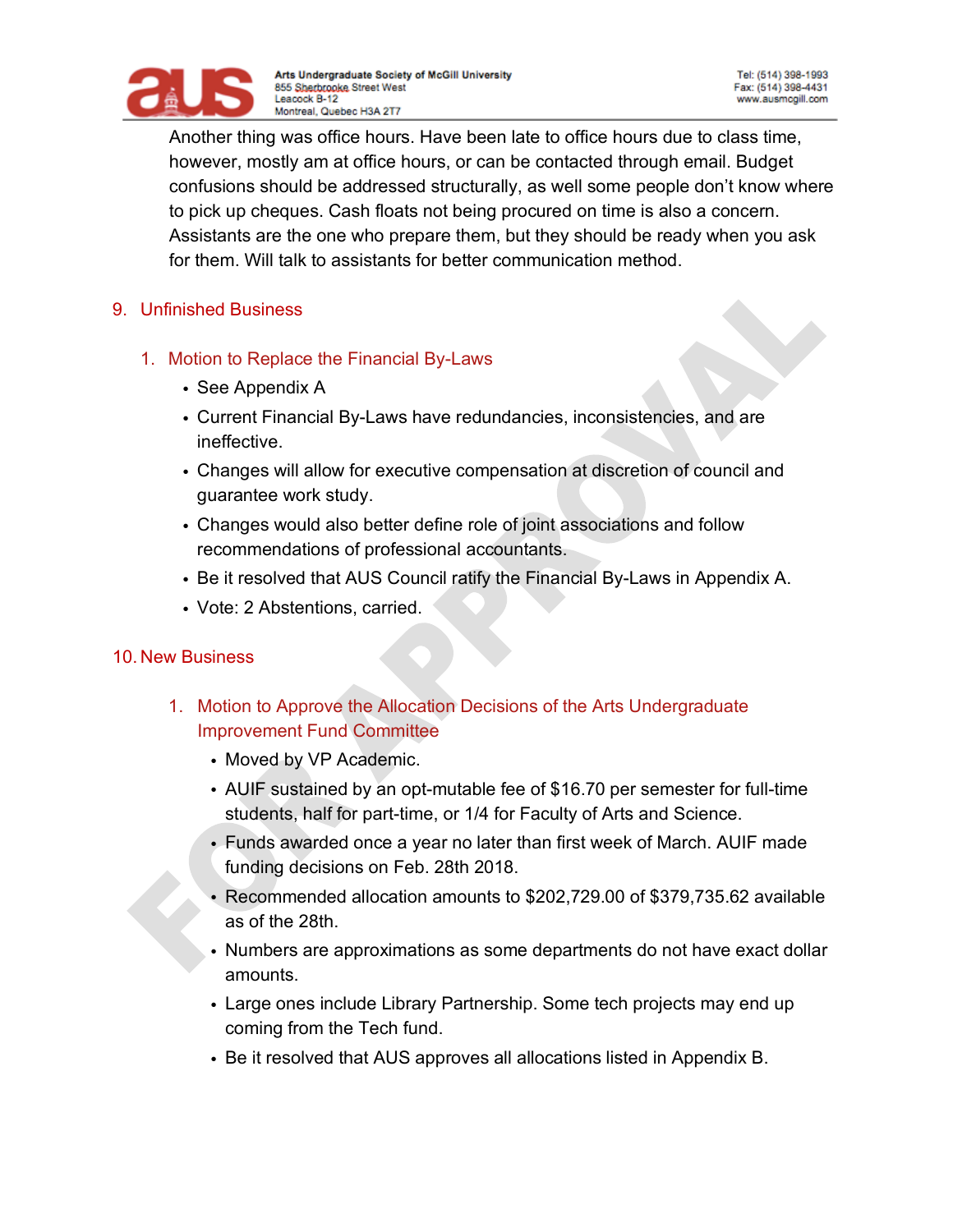

- President: Move to amend allocations under AUS bylaws to include \$10,000 to repaint the lounge and office (B-12). Seconded by VP internal. Council approved this funding last year up to \$7000 from operating budget. Rather do it from the infrastructure fund, which has \$3000 more dollars for repainting.
- Amendment is Friendly.
- Be it resolved that AUS approves all allocations listed in Appendix B, as well as the \$10,000 for repainting B-12 in Leacock AUS Executive 1.
- Vote: 1 abstention. **Carried**.
- 2. Motion to Approve Departmental Election Exemptions
	- Two-third vote needed to waiver annual electoral process for the departments requesting exemptions listed in Appendix C.
	- DESA: Really thing reserve exemptions for departments with a few dozen students. Ex. AHCSSA has few hundred, "inbred" feeling from no elections.
	- President: Some science cross-over groups want to opt-out Ex. MESS, MUGS,
	- AHCSSA: have few hundred students, but not many applied
	- WIMESSA: Motion to add WIMESSA to the list. Seconded by VP Communications. Includes language minors not included in election systems, so in past years have done separate elections.
	- ISSA: Motion to add ISSA to the list. Seconded by Arts Rep Chan. ISSA is a small society that formed this year. Only recently filled exec positions. Thus wish to recruit from listservs and classes.
	- SUMS: Motion to add SUMS to the list. Seconded by Arts Rep Chan. Last year used a different platform because it worked with our listserv, and we plan to use it again.
	- President: All Amendments are friendly.
	- VP Internal: Noticed that RUSS did not give any explanation.
	- President: Move to hold a voice vote for each Department if there are objections. None Opposed.
	- BASiC: Was already exempt, since it's a joined group.
	- Vote
		- AHCSSA Opposed by DESA. Vote: 27 Yes; 1 Opposed; 11 Abstaining. Granted.
		- ASSA Granted
		- CSA Granted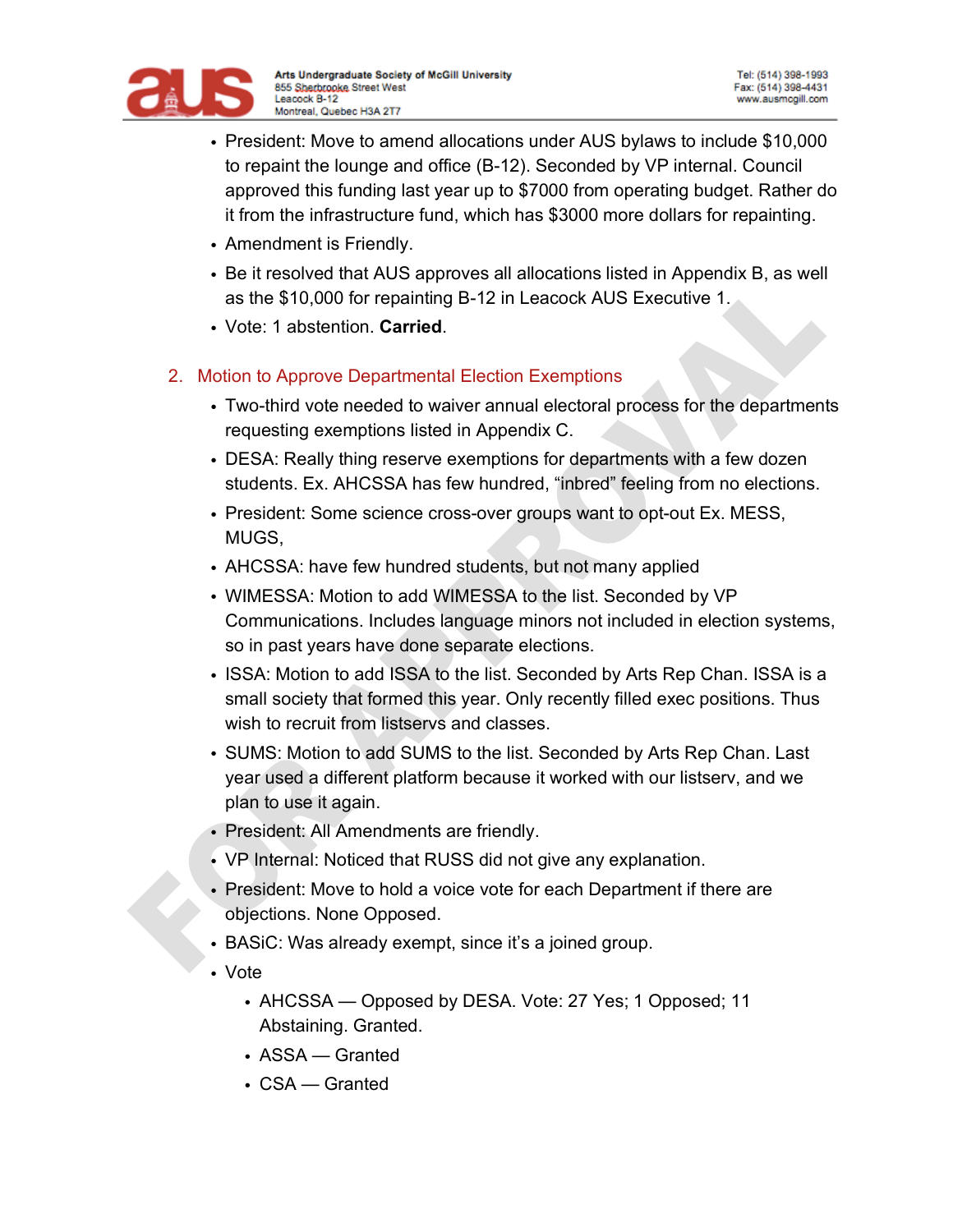

- CSAUS Granted
- JSSA Granted
- MESS Granted
- MUGS Granted
- PSA Granted
- RSUS Granted
- RUSS Opposed. Vote: 13 yes; 13 Opposed; 14 Abstaining. **Not Granted**
- WIMESSA Granted
- ISSA Granted
- SUMS Granted

#### 3. Motion to Ratify Fine Arts Council Winter Funding Allocations

- Moved by VP Communications
- Ratify FAC winter funding allocations as attached in Appendix D.
- Must show funding decisions to council.
- Vote: unanimous. **Carried**.
- 4. Motion to Approve the Allocation Decisions of the Arts Student Employment Fund Committee
	- Moved by VP Academic
	- ASEF sustained by opt-mutable fee of \$6.50 per semester for full-time; \$3.25 for part-time.
	- Funds awarded in two rounds. Made decisions of February round on March 13th.
	- recommended allocations amount to \$55, 250.00 of \$56,230.88 available as of March 13th.
	- Vote: 2 Abstentions. **Carried**.

#### 5. Motion to Approve Financial Management Committee Allocation Decisions

- Moved by Arts Rep Zhou.
- FMC decisions must be ratified by AUS legislative Council per amendment to bylaws.
- FMC held meeting Feb. 28th
- A for Effort, CSUS, HSA, NiRC, Sankofa and Tribune were tabled.
- Vote: unanimous. **Carried**.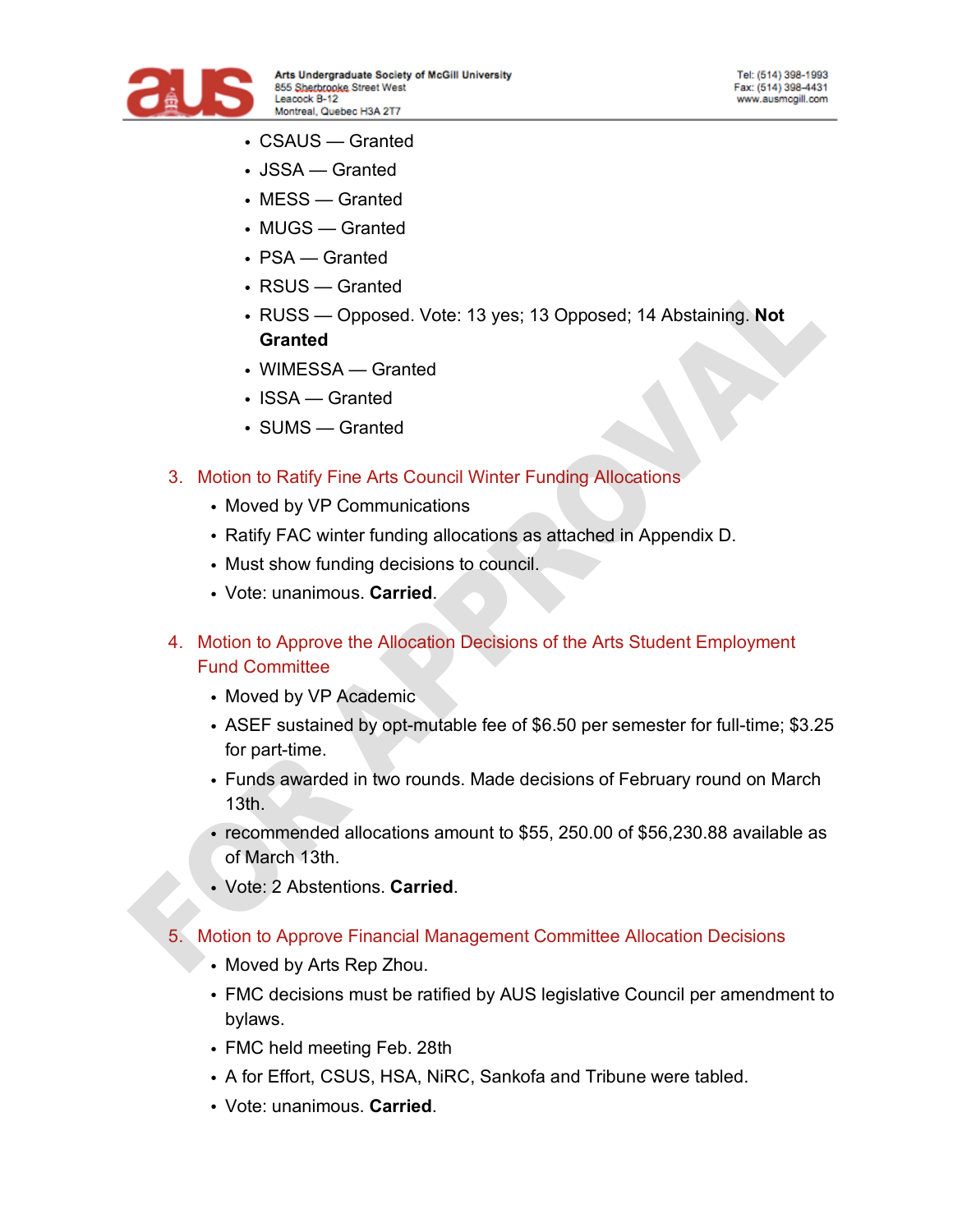

- 6. Motion to Integrate the By-Laws for the Commuter Support and agreement **Committee** 
	- CSEC was an ad hoc committee formed on Sept. 27th 2017. Has operated successfully since.
	- CBRC has made recommendations for the by-laws.
	- Be it Resolved that AUS approves the integration of the Commuter Support and Engagement Committee By-Laws in Appendix G.
	- Vote: 2 Abstentions. **Carried**.
- 7. Motion to Approve Amended IDSSA Budget for 2017-1028
	- Moved by Arts Rep Zhou. Seconded by VP Finance.
	- FMC moves that IDSSA's newly amended budget to be approved again
	- Allocation of \$400 for cash prize, which was contrary to AUS financial bylaws, where monetary rewards cannot be given form allocated budget. But at the meeting, this was not the case, so moving to recommend that council approves their budget again
	- President: were there changes to the budget? Or are we just going forth with the already in-place budget?
	- Arts Rep Zhou: Will provide minutes for council later. Was not at the meeting.
	- VP Finance: There were no further changes to the budget.
	- Vote: unanimous. **Carried**.

#### 8. Motion to Approve the Amended IDSSA Constitution

- Moved by IDSSA VP External.
- Positions of U!, U2, and U3 reps were abolished from constitutions. Added in an equity and equitable accommodation clause. Also changed eligibility of students to run for a position on co-running basis so that students can split the term with another running mate.
- Went through CBRC review in November.
- Vote: unanimous. **Carried**.

#### 11. Reports of the AUS Executives

- 1. President
	- Elections open for departments.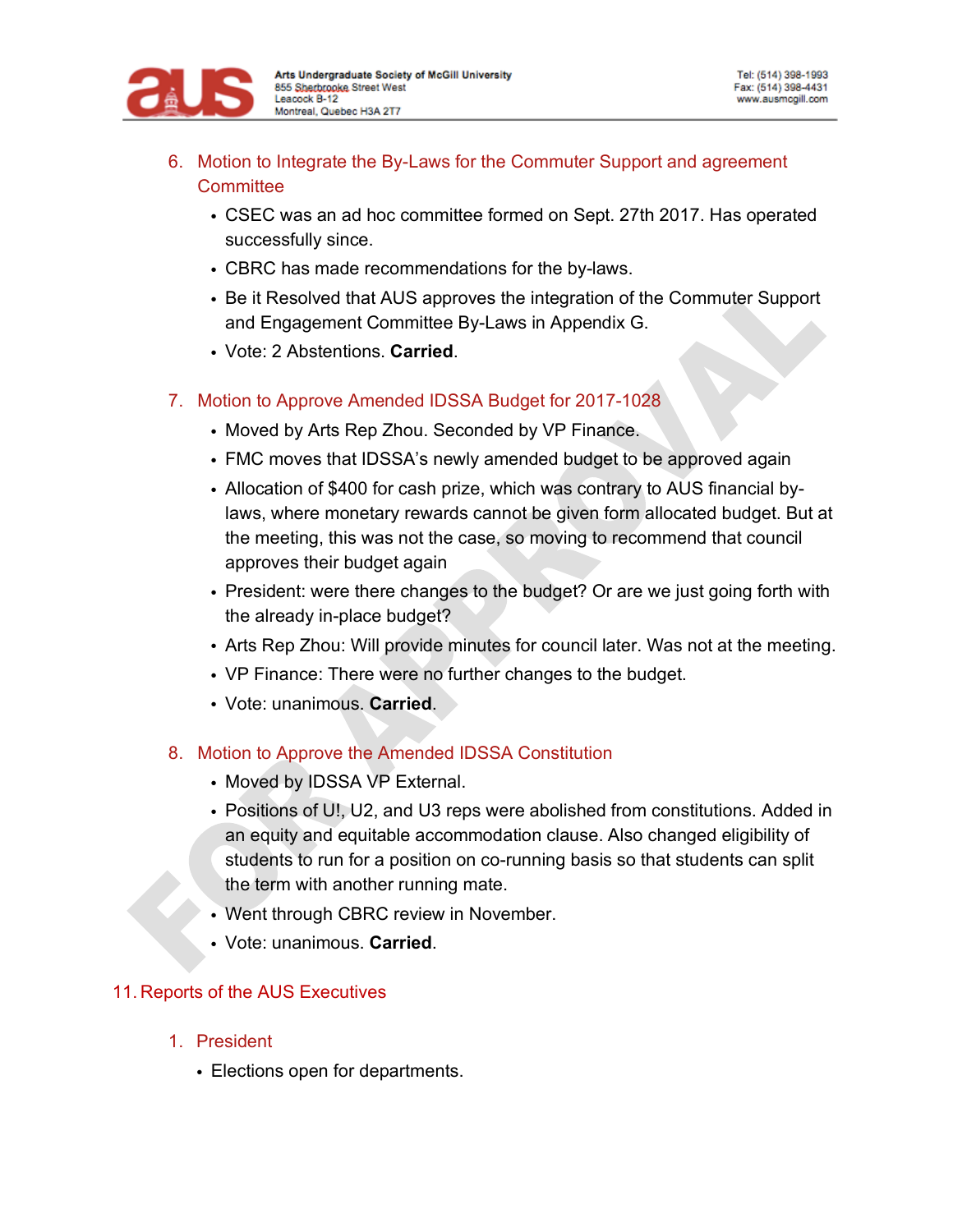

- Hiring opens this week for approximately ten days. Will be prompted by email late tonight/early tomorrow morning.
- Laptop lending for 70 laptops dictated maximum length a student can keep a laptop to 5 weeks in a semester. Hoping to add 10 laptops.
- Computers reduced in labs, and work order placed to install STM reloading station in Leacock hallway
- Merging in SNAX finances under advice of auditors to claim back input tax credits.
- SNAX got new furniture and looking into fee plans for credit and debit machine.

### 2. Academic

- Valedictorian and Teaching Awards deadlines extended to 3/12. Decisions made 3/26.
- AUIF held on 2/28.
- ASEF E-vote held ending on 3/13.
- Met with all 4 interested departments for Textbook Resource Centre and should have purchases made by end of week.
- Faculty of Arts Committee to allocate \$2 billion to humanities and social sciences research.
- Met with Associate Dean Lucy Lack for waitlisted projects. To be discussed at Undergraduate Program Director Meeting on 3/20.

# 3. Communications

- Looking to hire another commissioner. Commissioners having a maple and board game night on 19th.
- FAC has been working on winter funding allocations. Since just approved, will go out either tonight or tomorrow. Workshops from reps will happen soon.
- Marketing Committee looking to table for AUS in Leacock. Will make posters for AUS and try to get a geo-filter.
- First Speaker Series happened on March 12th. Next one will be on March 26th.
- First McGill Talks happened.
- Hired another graphic designer.
- Did not realize had to present winter budget for FAC. This has now been posted.
- Post-International Women's day shout out to all women on council.
- 4. External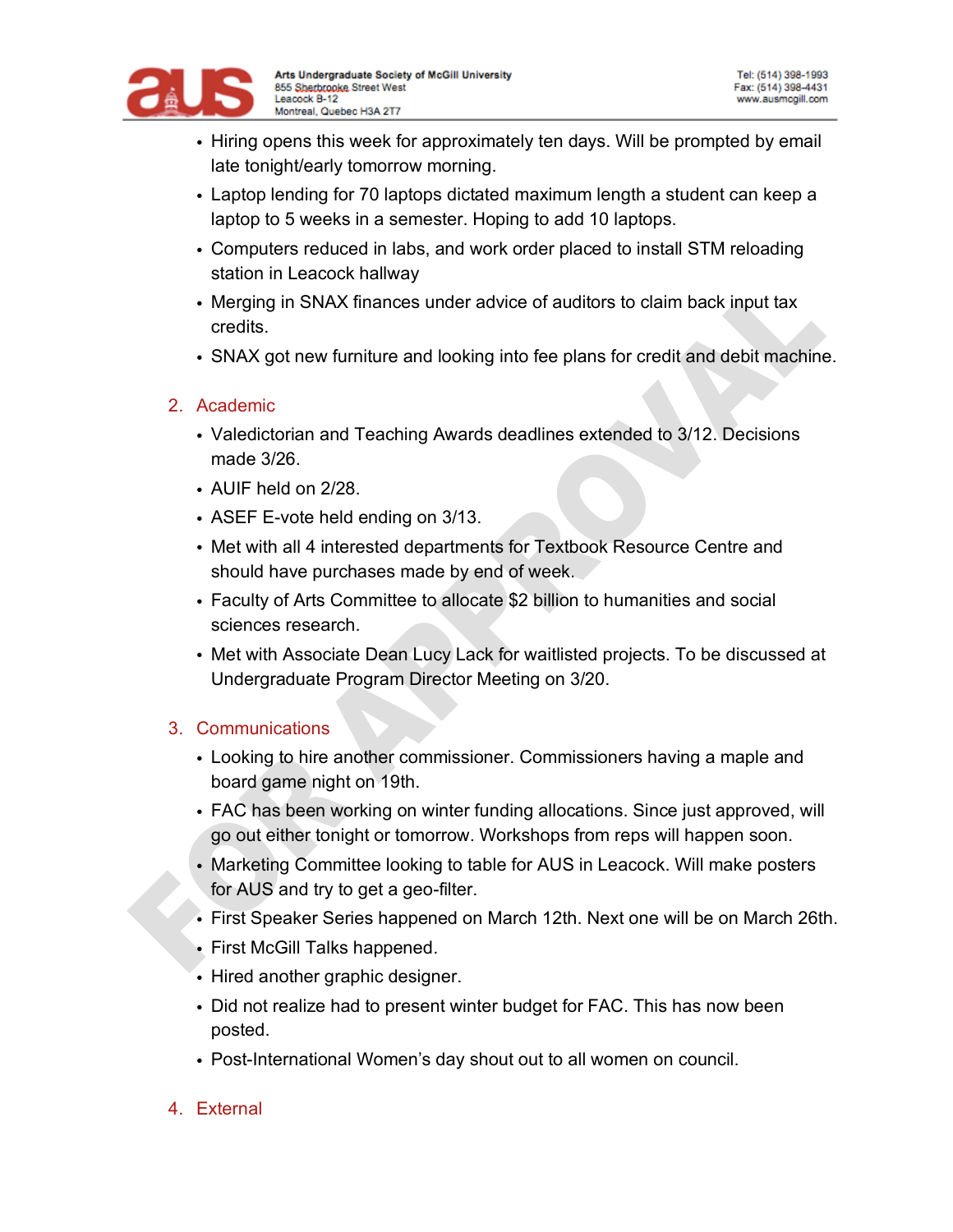

- EmbrACE Week coming up (ACE & MHAUS) on 19th -23rd. Includes movie night, therapy pups, a breakfast etc. Tampon Drive for the week; in a box kept out of the AUS office that will be donated to the Women's Shelter of Montreal.
- Receiving requests for free table booking from groups external to McGill. Woking out a policy for external charity/non-profits to give them a discount on tabling.
- Grad Fair venue booking at New Rez Ballroom, will cost around \$2000 plus tax. Happening on week of Nov. 5th. Timing as to avoid conflict with SUS and other schools Ex. Concordia.

#### 5. Finance

- AUIF happened before the break. All applications received at least some of the funding they were asking for. Some received more due to surplus from previous years.
- Total allocated was \$202,729.00.
- FMC decisions are now being approved separately. A member at large on FMC will no longer be continuing due to different time commitment.
- Will conduct lengthy transition with new VP Finance.

#### 6. Internal

- AUS Awards happening April 9th starting at 7pm. Venue is accessible. Cocktail style, different from previous years. This year can have 225 people compared to 60 from last year. Looking for 3 departmental executives to sit on selection committee, which will happen 2 weeks from today. Once RSVPs confirmed, will add all attendees to a Facebook group.
- No more liquor permits for this semester, since need 7 weeks to process.
- Discussed with Dean of Arts about inappropriate comments in CSA meeting made by professors. Discussed ban on professor/student relationships, which was met with hesitancy. Also meeting with Dean of Students, Chris Buddle.
- AUSec Golden Key Discussion on March 26th @ Ecole. 24 spots, people need to sign up.
- FEARC will be meeting this Thursday.
- QSSA: For event in April, are children allowed? President is a single mom.
- VP Internal: Do not foresee this since AUS cannot provide childcare. Do not have any resources that can be provided.

#### 7. Social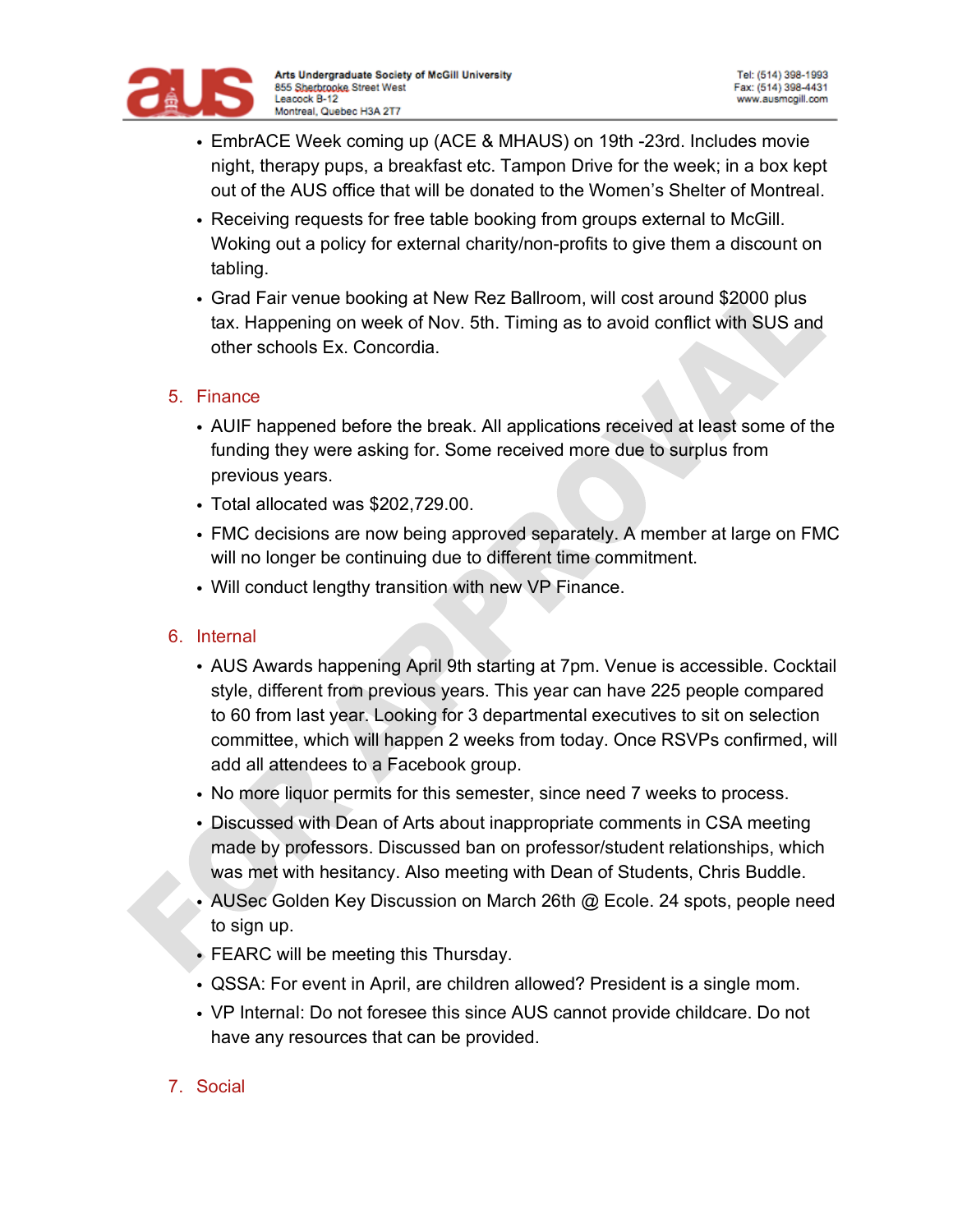

- Somersby launch delayed (supposed this week) due to delays in delivery. Will be at BdA next week. Tokens in line. Credit/Debit only line. Approval for new coat racks.
- EPIC still meeting, considering timeline for rest of semester. May be looking at a smaller, fundraiser-based events.
- Finalized plans for Grad Ball. Table form released. Bursaries given out to all applicants. Finalized contract with pixiebooth.

### 12. Reports of the Arts Representatives & Senators

- 1. Report of the Arts Representatives
	- Arts Rep Chan
		- Attended Club Committee on 28th
		- Missed last SSMU meeting due to AUS debates and floor fellow duty. Sent candidates as proxies.
		- Equity Committee meeting was postponed
		- Had breakfast with Dean on the 3rd.
		- Unable to attend Computer Funding Committee.
	- Arts Rep Zhou
		- Missed las SSMU meeting due to AUS debates
		- Last BoD meeting postponed.
		- AUIFC meeting held, faculty and student approvals for departmental improvements to lounges were discussed.
		- AUS awards in the works.
	- Arts Rep Bulger
		- Attended Coming Up Together Conference in Ottawa on Feb. 20-22nd to get ideas/connections for SSMU program Supporting Programming for Students from Foster Care. Invited by VP university Affairs.
	- Arts Rep Chan: Concerns over her approachability. I am very approachable, please send emails.
	- Arts Rep Bulger: "Loud and aggressive". Any concerns with that please let me know.
	- Arts Rep Zhou: "Can be unprofessional sometimes but does his job". Done for sake of making people laugh.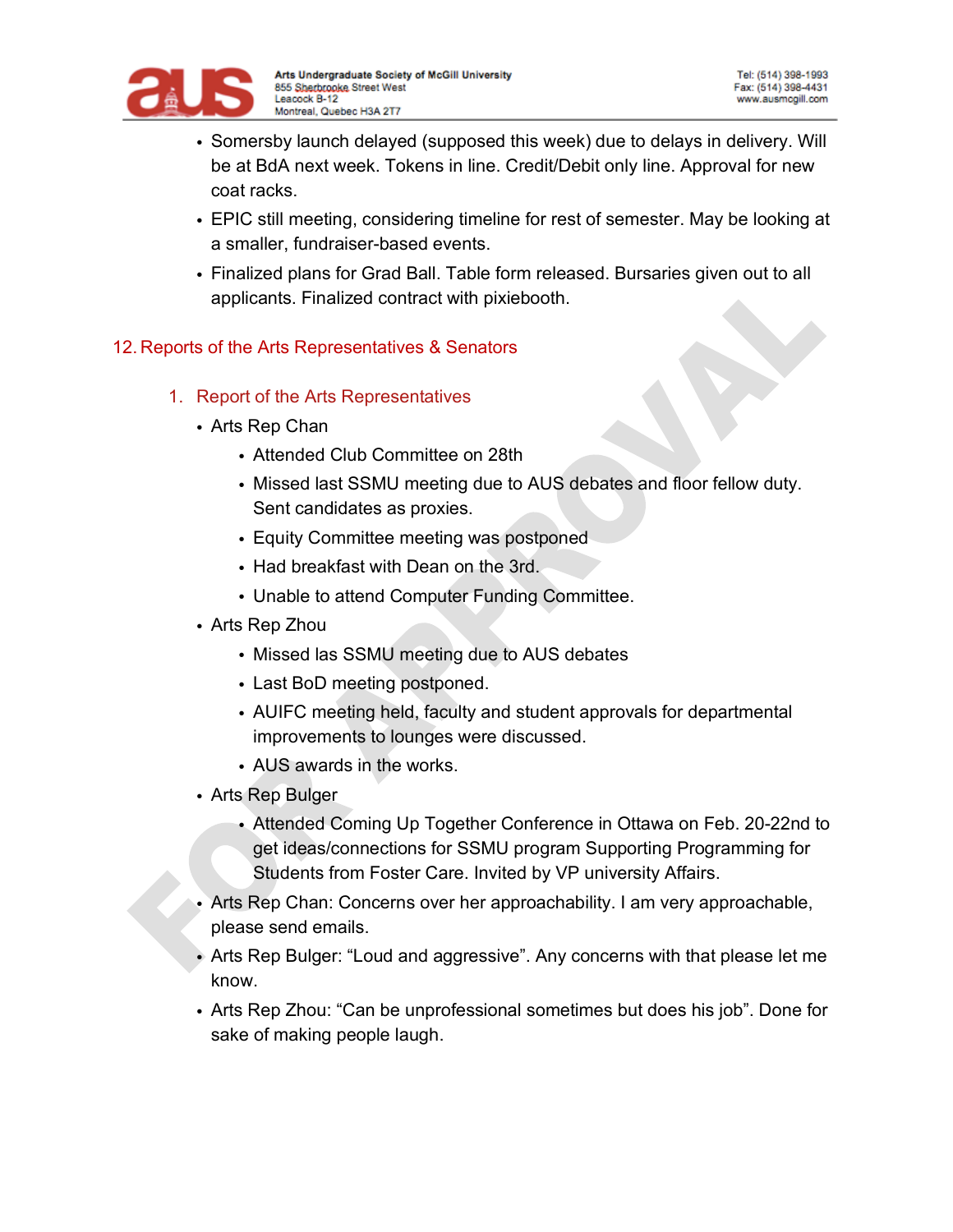

- President; Move to amend Agenda to postpone the department reports to be spread amongst next councils as to allow time for confidential meeting. Seconded by Arts Rep Chan.
- Vote: Carried.

### 2. Report of the Arts Senators

- Did not report verbally not present at meeting. Summary of written report follows below:
- Next Senate meeting is Wednesday, March 28th.
- Senate Caucus met Feb. 26th, March 12th. Introduced finalize proposal on integrating mental health and student rights information into course syllabi.
- Senator Anderson
	- CSS met on Feb. 28th. Reviewed advisory Board reports and revisions to the Terms of Reference of the Committee. Discussed upcoming changes to Student Life and Learning Portfolio.
	- ESAAC conflicted with a mandatory class conference.
	- SLL very supportive of language to be included in course syllabi on mental health and students' rights project.
- Senator Nwabufo
	- MARAB next meeting is on April 5th.
	- OneCard Expansion development

### 13. Reports of Department Associations

• Tabled to next meetings.

#### 14. Question Period

• There were no questions.

### 15. Next Meeting Time and Date

• March 28th at 6:00 p.m.

#### 16. Confidential Business

- Rise to reconvene for confidential session at 8:05 p.m.
- Confidential session minutes recorded separately

### 17.Adjournment

• Adjourned after confidential business at 8:32 p.m.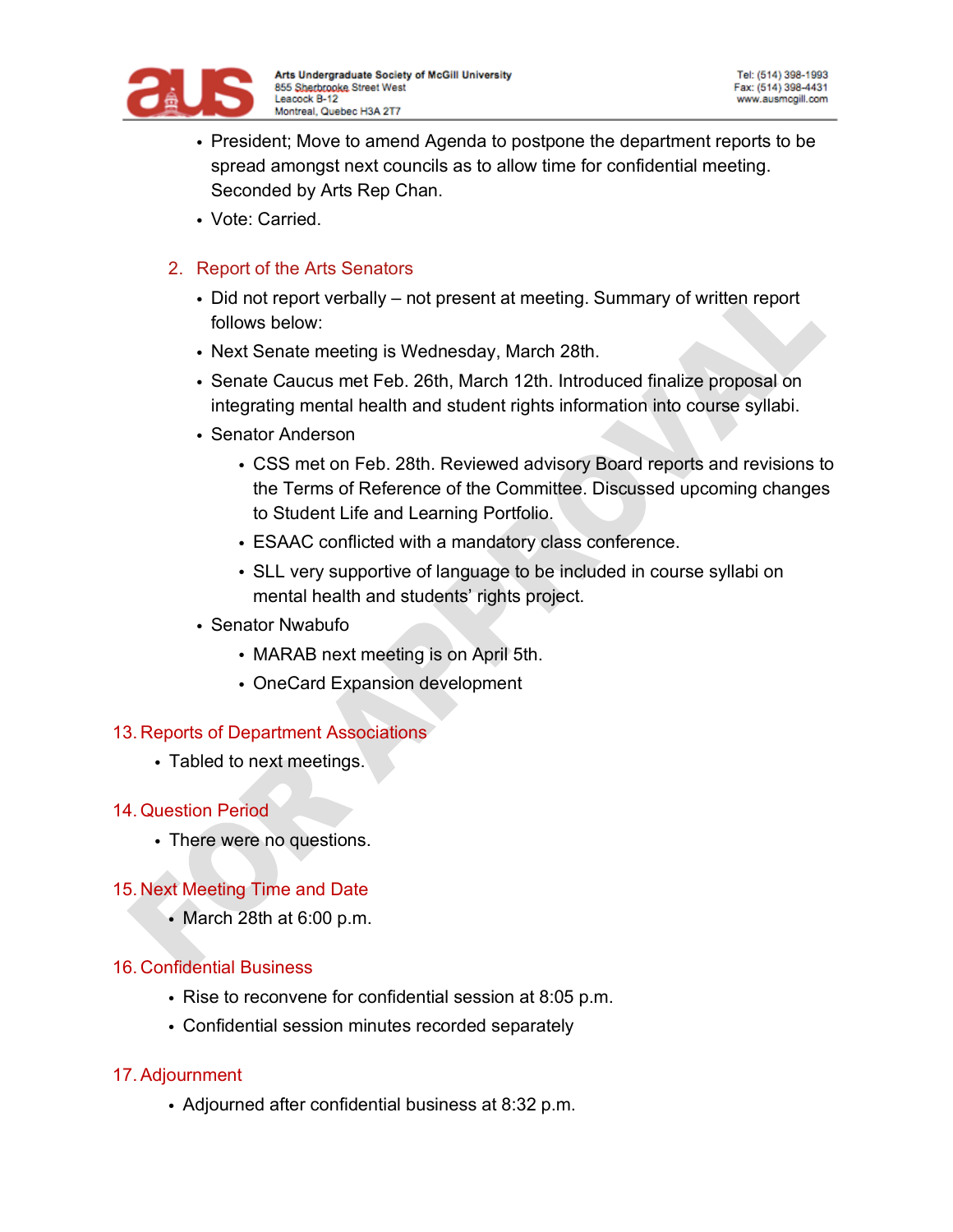

| <b>Title</b>                        | <b>Name</b>              | <b>Present</b>                |
|-------------------------------------|--------------------------|-------------------------------|
| <b>AUS President</b>                | Eric Partridge           | Yes                           |
| <b>AUS VP Communications</b>        | Maria Thomas             | Yes                           |
| <b>AUS VP Internal</b>              | Rebecca Scarra           | Yes                           |
| <b>AUS VP Social</b>                | <b>Nathan Greene</b>     | Yes                           |
| <b>AUS VP Academic</b>              | <b>Madeline Wilson</b>   | Yes                           |
| <b>AUS VP Finance</b>               | Noah Lew                 | Yes                           |
| <b>AUS VP External</b>              | Alice Yue                | Yes                           |
| <b>Arts Representative to SSMU</b>  | <b>Corinne Bulger</b>    | Yes                           |
| <b>Arts Representative to SSMU</b>  | Jennifer Chan            | Yes                           |
| <b>Arts Representative to SSMU</b>  | <b>Kevin Zhou</b>        | Yes                           |
| <b>Arts Senator</b>                 | <b>Isabella Anderson</b> | Excused                       |
| <b>Arts Senator</b>                 | <b>Michael Nwabufo</b>   | <b>NOT</b><br><b>EXCUSED</b>  |
| <b>FEARC</b>                        |                          | Yes                           |
| <b>AUS Environmental Council</b>    |                          | <b>NOT</b><br><b>EXCUSED</b>  |
| <b>AUS Equity Committee (AUSec)</b> |                          | Yes                           |
| <b>ACE</b>                          |                          | Yes                           |
| <b>AGELF</b>                        | Felicia Thibaudeau       | <b>NOT</b><br><b>EXECUSED</b> |
| <b>AHCSSA</b>                       | Sarah MacRae-Korobkov    | Yes                           |
| <b>ASA</b>                          | Reinstated               | Yes                           |
| <b>ASSA</b>                         | Carmella Munyuzangabo    | Yes                           |
| <b>BASiC</b>                        | Julia Kafato             | Yes                           |
| <b>CLASHA</b>                       | Leah Damo                | Yes                           |
| <b>CSA</b>                          | Chip Smith               | Yes                           |
| <b>CSAUS</b>                        | Aidan Fehr               | Yes                           |
| <b>CSUS</b>                         | Nicholas Lee             | Yes                           |
| <b>DESA</b>                         | <b>Thomas MacDonald</b>  | Yes                           |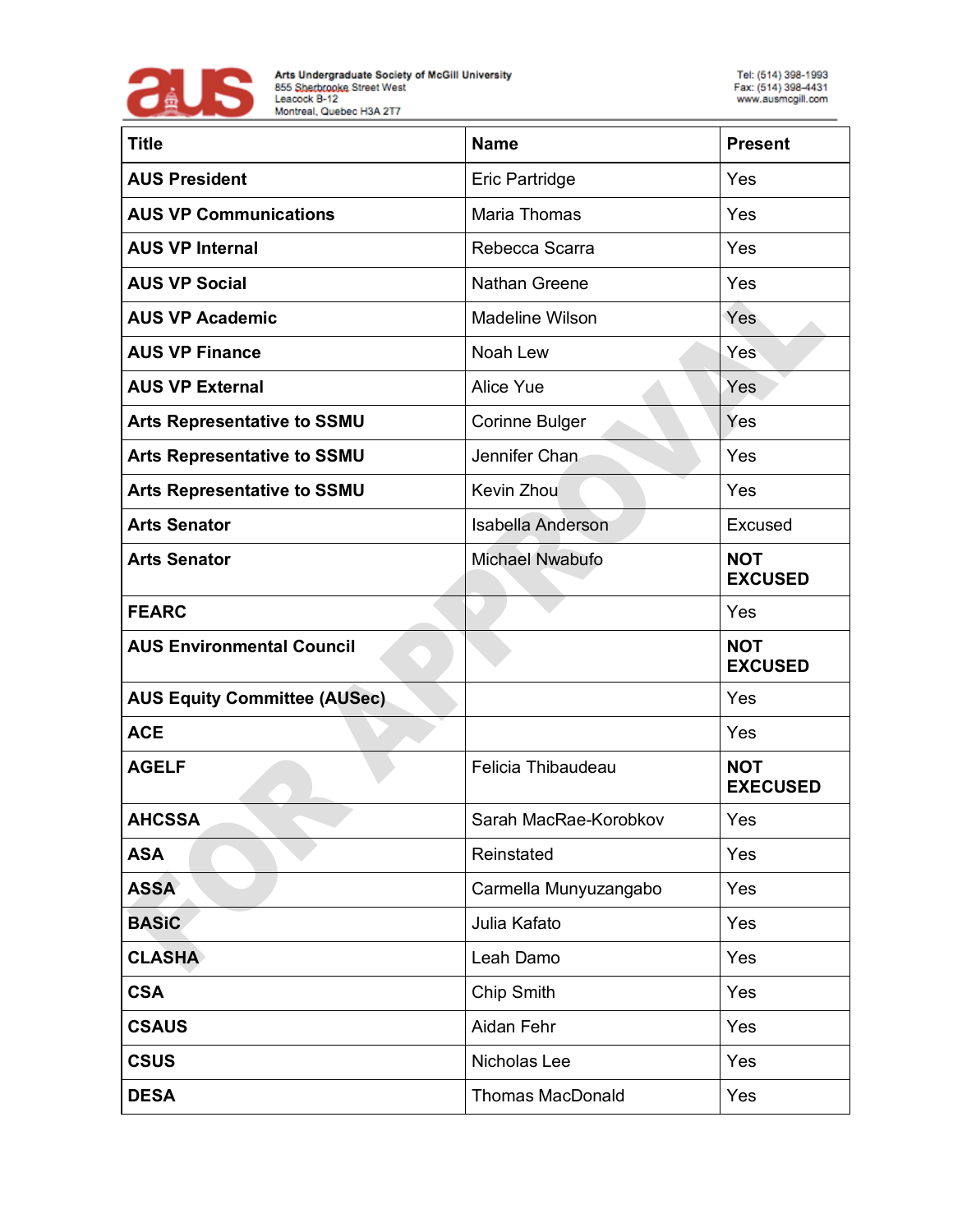

| <b>EASSA</b>                                | <b>Christopher MacDonald</b>                              | Yes                          |
|---------------------------------------------|-----------------------------------------------------------|------------------------------|
| <b>EPIC</b>                                 |                                                           | <b>NOT</b><br><b>EXCUSED</b> |
| <b>ESA</b>                                  | Evan Chung (now VP External)                              | Yes                          |
| <b>FMC (Financial Management Committee)</b> |                                                           | Yes                          |
| <b>GSA</b>                                  | Martin Croquez - SUSPENDED                                | N/A                          |
| <b>GSFSSA</b>                               | Emma Clark, Bee Khaleeli,<br>Emily Stimpson, Kyle Stewart | <b>NOT</b><br><b>EXCUSED</b> |
| <b>HSA</b>                                  | Rachel Almuli                                             | Yes                          |
| <b>ISSA</b>                                 | Mario Bozzo                                               | Yes                          |
| <b>IDSSA</b>                                | Zain Bhanji (new VP External)                             | Yes                          |
| <b>JSSA</b>                                 | Proxy today; Sara<br>Gruszczynski                         | Yes                          |
| <b>LAPSA</b>                                | Noah Kaplan SUSPENDED                                     | N/A                          |
| <b>MESS</b>                                 | <b>Charlotte Aubrac</b>                                   | Yes                          |
| <b>MIRA</b>                                 | Sarah Bedard                                              | Yes                          |
| <b>MPSA</b>                                 | Lilith Shiloh Li, Proxy MPSA<br>President                 | Yes                          |
| <b>MUGS</b>                                 | <b>Jesse Bartsoff</b>                                     | Yes                          |
| <b>NASSA</b>                                | Reinstated                                                | Yes                          |
| <b>PSA</b>                                  | <b>James Lawrence</b>                                     | Yes                          |
| <b>PSSA</b>                                 | Liam Kirkpatrick                                          | Yes                          |
| <b>QSSA</b>                                 |                                                           | Yes                          |
| <b>RSUS</b>                                 | Jay Lu                                                    | Yes                          |
| <b>RUSS</b>                                 | <b>Basil Sylvester</b>                                    | Yes                          |
| <b>SLUM</b>                                 | Nicole Ryan (filling in), Basil<br>Sylvester - SUSPENDED  | N/A                          |
| <b>SSA</b>                                  | Michelle Garcia                                           | Excused                      |
| <b>SUMS</b>                                 | Reinstated                                                | Excused                      |
| <b>WIMESSA</b>                              | <b>Andrew Sandock</b>                                     | Yes                          |